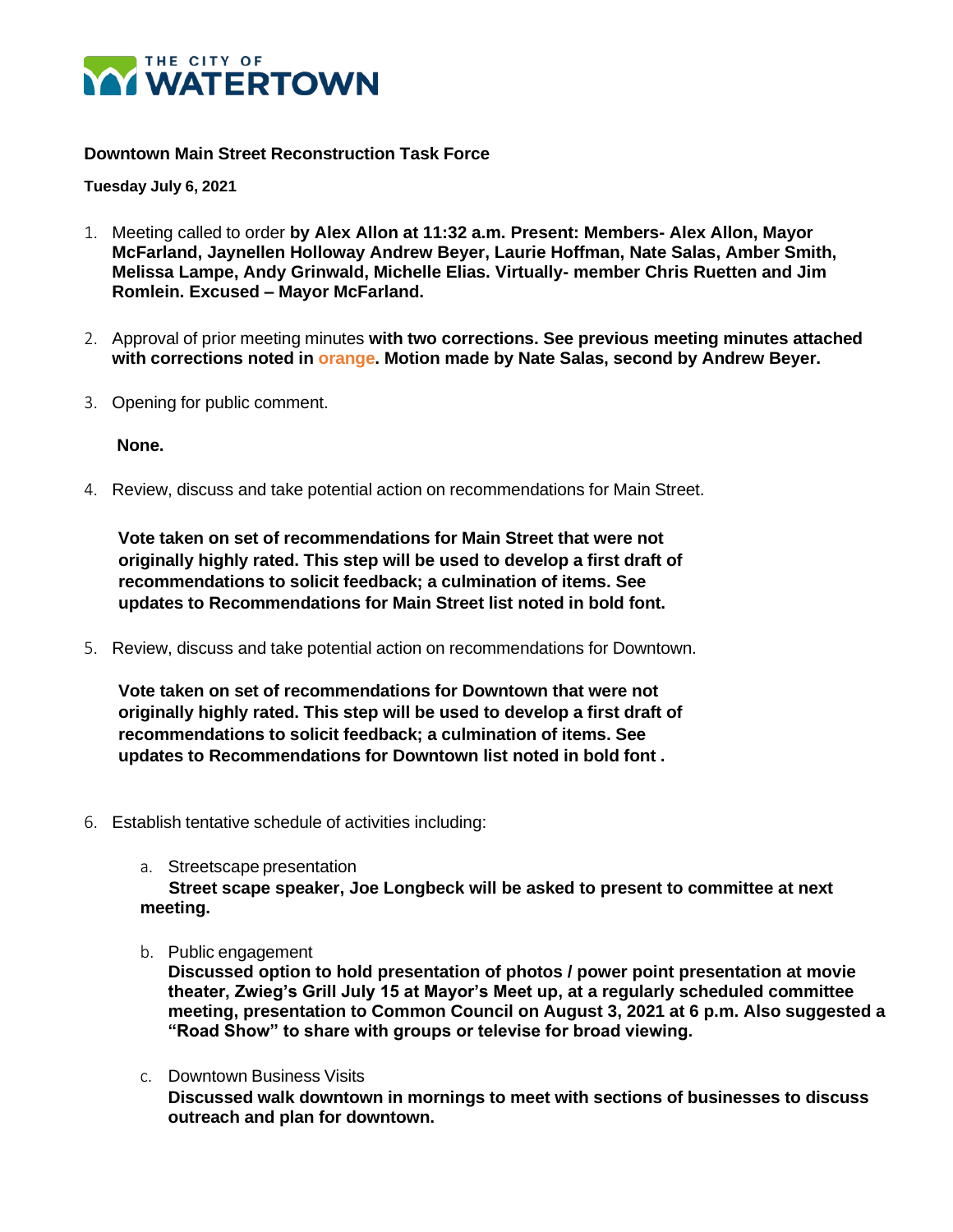7. Discuss and take potential action on creating an informational video to be publicly released regarding task force activities.

**Motion to table made by Mayor, seconded by Holloway. Approved.**

- 8. Established **next meeting date and time for Tuesday, July 20, 2021 at 11:30 a.m. In-Person/Virutually, City Hall room 2044.**
- 9. Adjourn- **Motion made by Holloway, second by Beyer. Meeting adjourned at 12:37 p.m.**

Minutes respectfully submitted by Wanda Fredrick, administrative assistant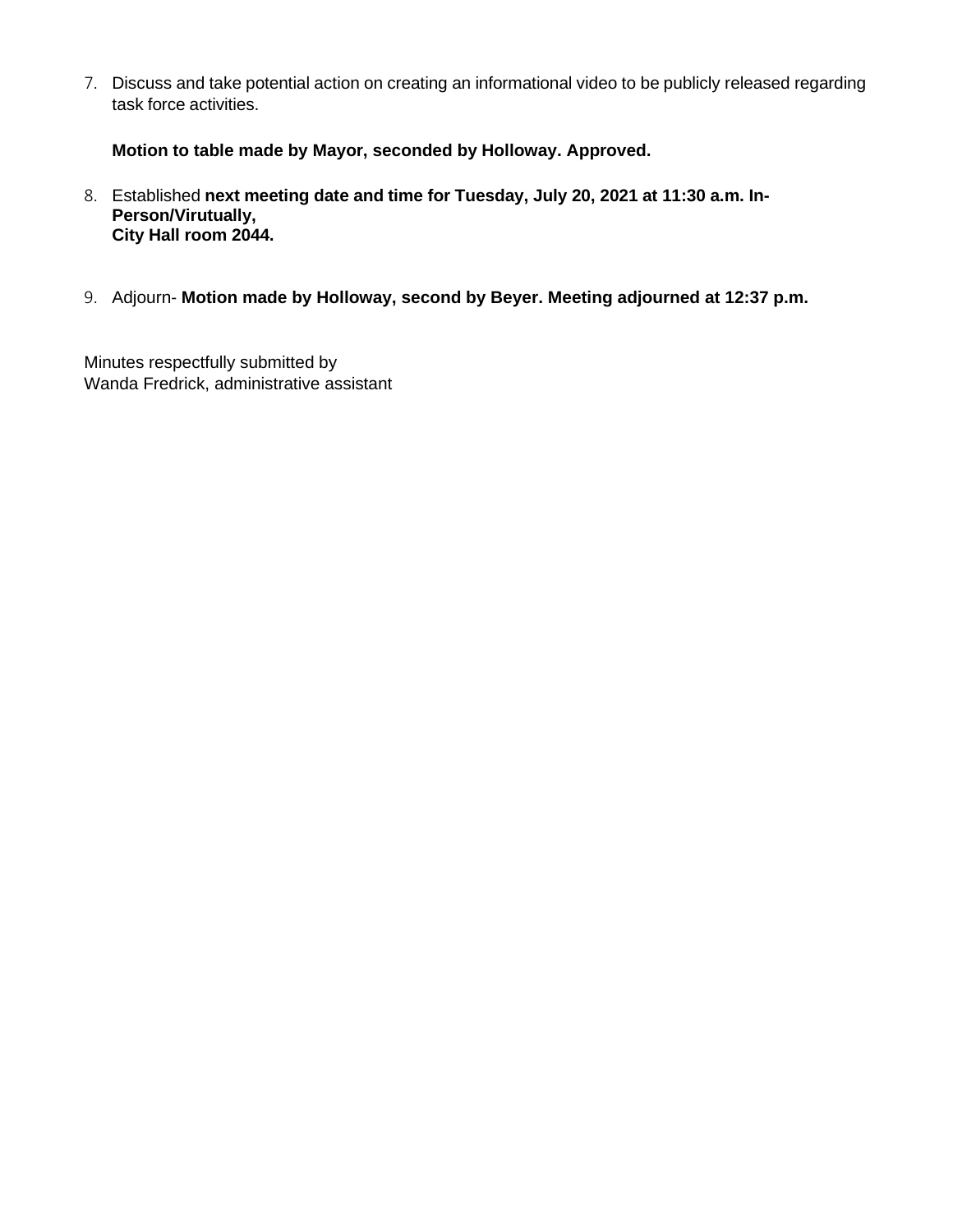

# **Meeting Minutes**

**Downtown Main Street Reconstruction Task Force**

**Tuesday, June 22, 2021, meeting in Council Chambers, Municipal Building**

- **1. Meeting called to order by Alex Allon at 11:32 a.m. Present: Members- Alex Allon, Jaynellen Holloway Andrew Beyer, Laurie Hoffman, Nate Salas, Steve Board, Amber Smith, Melissa Lampe, Andy Grinwald, Michelle Elias. Virtually- member Chris Ruetten and Jim Romlein. Excused – Mayor McFarland.**
- **2. Approval of prior meeting minutes- Motion made by Melissa Lampe, seconded by Steve Board.**
- **3. Opening for public comment- None.**
- **4. Reviewed and discussed criteria evaluation matrix results. Alex reminded committee of categories and city sections and discussed what is considered Main Street items or "subgroup" categories. 56 total items were scored. Top 10 tier items were looked at and items not in the top 10 that members felt should have been listed were discussed such as one-way streets, flowerpots on the ground as the current planters on poles are too high to water easily, calming measures, lower speed limits, an arch. As a whole, agreed the rating system is good for discussion. Top 20 items on the list were reviewed. Security cameras were discussed. Laurie Hoffman & Andy Grinwald spoke of surveillance cameras and whether it should be on the \* business owner or viewed as needed by police department to view footage 24/7.\* Amber Smith stated her business installed exterior wireless cameras & felt camera use should be up to the individual businesses to install. Suggestion was made by Jaynellen Holloway to invite police department to speak on camera possibilities & usage as a crime deterrent.**

**Top items viewed as very important.** Note: Items in red would be considered as DOT approved type of items per Michelle Elias along with original list item #2 Signage being road/street signs not wayfinding signs.

- 1) Traffic light improvement and crosswalks for the blind and deaf
- 2) Wide sidewalks
- 3) Better crosswalk location
- 4) Creating meeting spaces
- 5) Alter the location and update artwork of the murals
- 6) Slightly taller lampposts
- 7) Seating periodically spaced
- 8) Art/Sculptures on the sidewalks
- 9) Traffic calming measures
- 10) Main Street Parking evaluation
- 11) Create some vistas
- 12) Traffic signals that allow for pedestrians to stop traffic
- 13) Nice garbage receptacles (maybe way to encourage recycling with dividers)
- 14) Curb bump outs and continental crosswalks
- 15) Utilities upgrades
- 16) Arch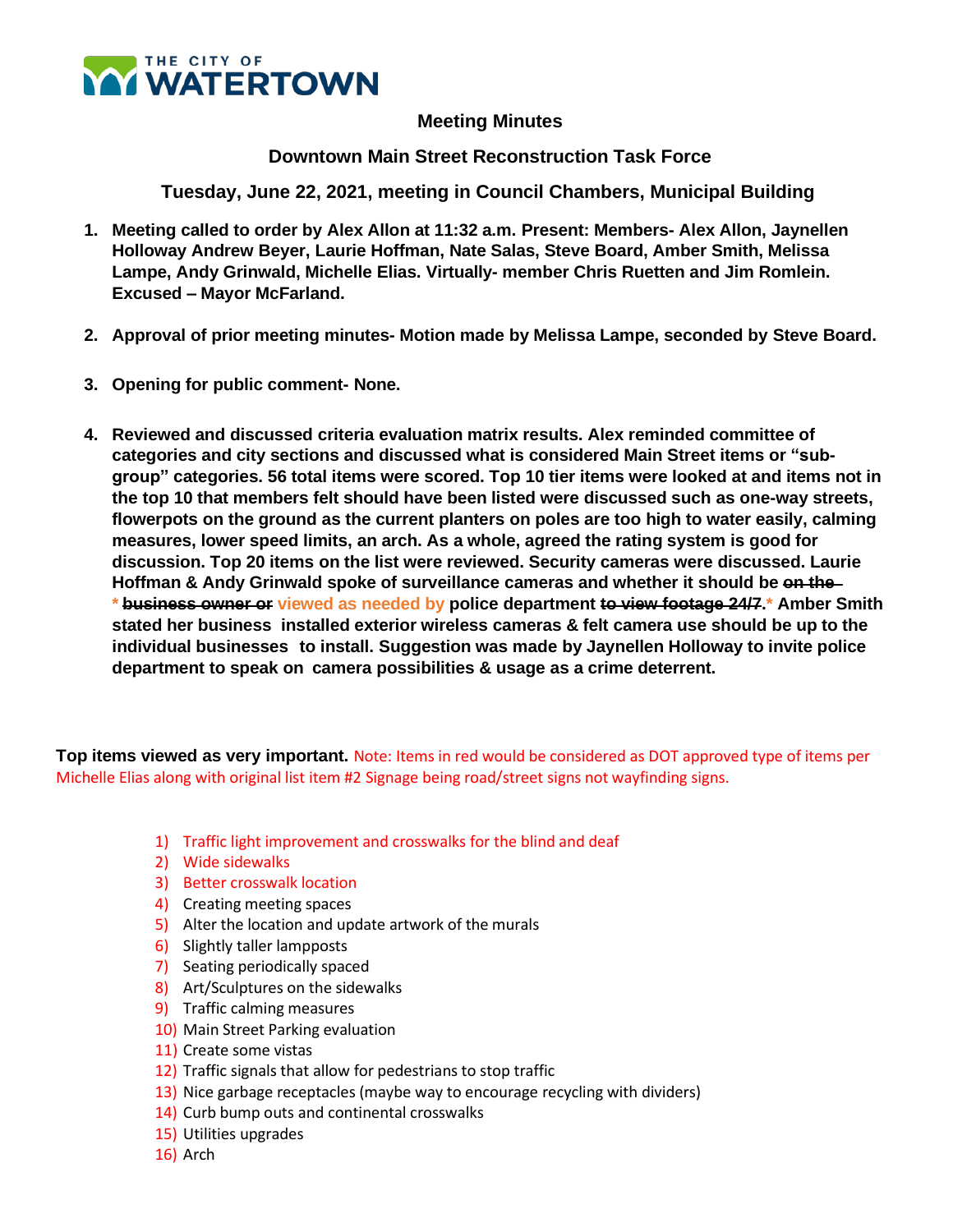- 17) Flowerpots on the ground
- 18) Electric vehicle charging stations
- 19) Light pole accessibility for 5G

20) Call box/ emergency call box \***20) Security cameras**

**See list attached with additional individual item notes listed in blue.**

- **5. Time did not allow for segmented recommendations by street sections.**
- **6. Upcoming evening meeting for greater public input was discussed in depth. Determined the committee needs to have agreed upon concepts summarized, have criteria of essentials prepared and when ready, highly publicize an evening meeting to present committee's direction to the public for input. Lampe will look into scheduling a building & street scape design speaker for a meeting. Next meeting date and time was set for 11:30 a.m., Tuesday, July 6, 2021.**
- **7. Motion made by Lampe and seconded by Grinwald to adjourn. Meeting adjourned at 12:40 p.m.**

#### **Minutes respectfully submitted by**

### **Wanda Fredrick, administrative assistant**

**\*As of 7/6/2021 meeting, it was requested that wording of two items be corrected. Corrections are listed in orange. WF**

#### **Top 15 Items**

- 1. Traffic light improvement and crosswalks for the blind and deaf
- 2. Signage (river amenities, riverwalk wayfinding location, trails, wayfinding, business categories) DOT approved Signage being road/street signs not wayfinding signs.
- 3. Wide sidewalks
- 4. Better crosswalk location
- 5. Signs on businesses updated Question: How will that work? Nate Salas brought up the sign ordinance and suggested it be discussed at another meeting. Jaynellen stated wayfinding signs be considered parallel to reconstruction project. Alex stated City to budget for some wayfinding signs.
- 6. Creating meeting spaces
- 7. Alley restoration and beautification with  $art Question$ : How do we make businesses accessible to shoppers/patrons?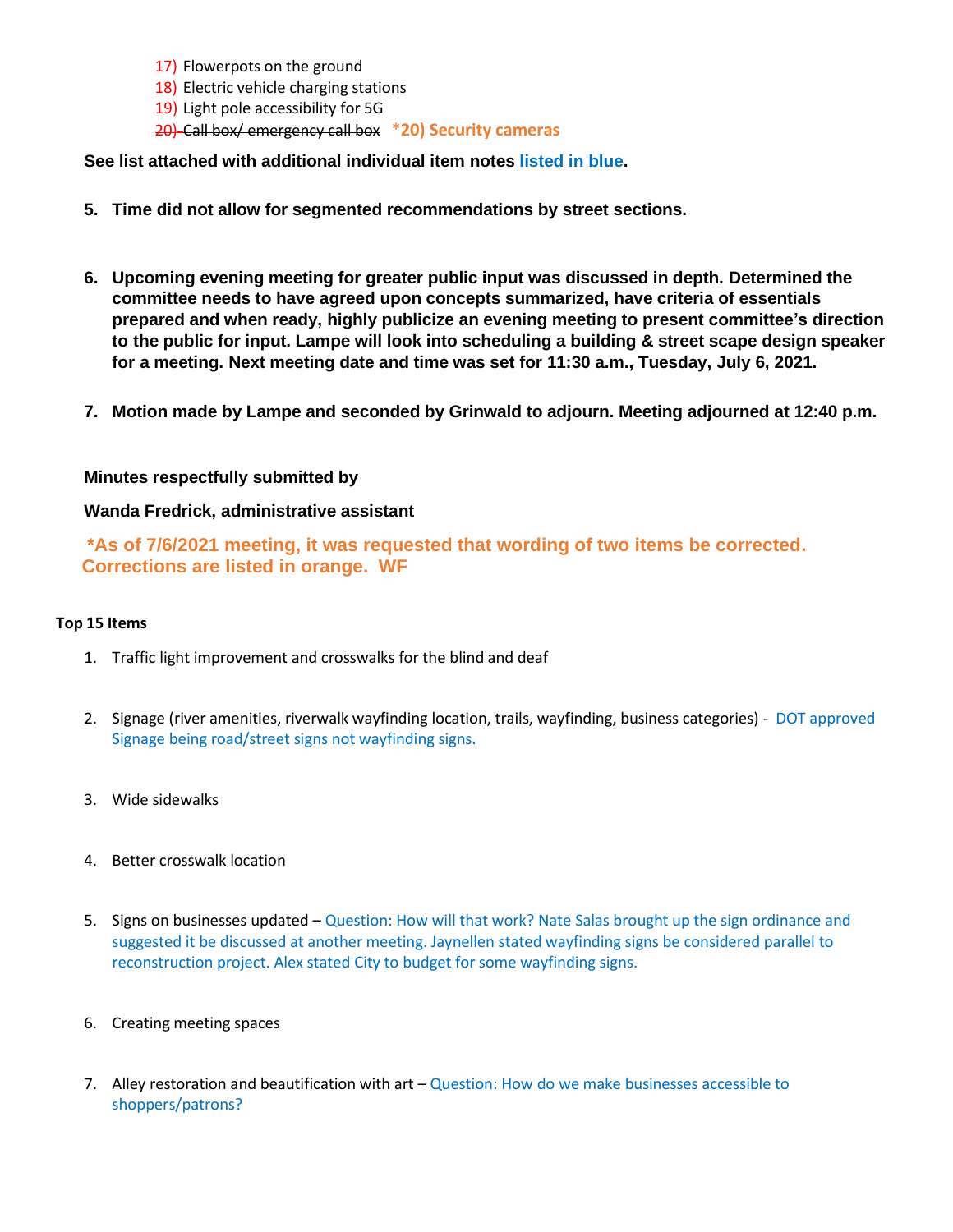- 8. Plan for developing Riverwalk north of the bridge Jaynellen feels the task force committee focus on Main Street reconstruction project improvements & items to include in the reconstruction of Main Street first. Riverwalk could be tackled by another task force committee.
- 9. Address seawalls beautification
- 10. Alter the location and update artwork of the murals
- 11. Parking lot aesthetic improvement Suggestion that parking lot issues be discussed with a task force committee to discuss items not directly Main Street reconstruction items.
- 12. Slightly taller lampposts
- 13. Seating periodically spaced
- 14. Art/Sculptures on the sidewalks
- 15. Traffic calming measures
- 16. Parking evaluation
- 17. Create some vistas
- 18. Traffic signals that allow for pedestrians to stop traffic
- 19. Nice garbage receptacles (maybe way to encourage recycling with dividers)
- 20. Security cameras (main and side streets) Perhaps Ben Olson of the PD could speak on subject. Nate brought up safety is a concern but to tackle the scope of the Main St. reconstruction project & not take on tasks that may not be accomplished by this committee. A (sub) task force made up of specialty people for items such as this would be useful.
- 21. Create space for winter activities like ice sculptures and ice skating Laurie Hoffman discussed the need to bring people downtown. Infrastructure has been missing. Remove the roadblocks & the puzzle comes together. Nate stated the need to articulate & ID realms of who is responsible to address such issues.
- 22. Lighting the bridge DOT replaces what is comparable to current lighting style and appropriate for City's historic bridge. Under-lighting is not recognized by DOT as necessary.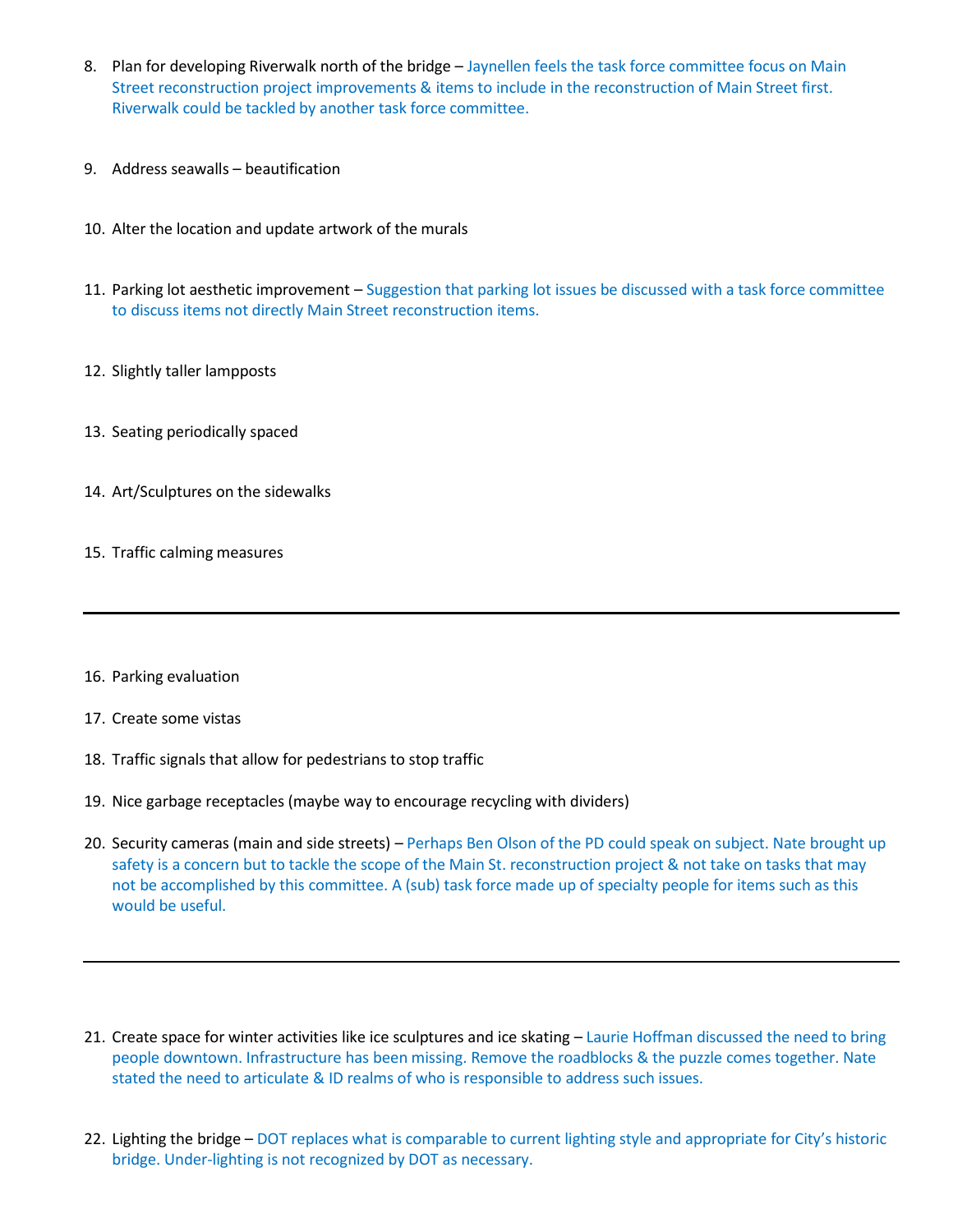- 23. Colored concrete
- 24. Evaluation of one-way streets
- 25. Poles to support white lights on the trees downtown in winter
- 26. Sense of scale, examples: heights of poles for semi v. people walking
- 27. solid surface as seating
- 28. Minimizing parking loss
- 29. Lower speed limit
- 30. Curb bump outs and continental crosswalks Alex stated this item could be considered a sub-category of traffic calming as bump outs are an aesthetic.
- 31. Interactive learning components
- 32. Specific design standards for 2nd and 3<sup>rd</sup>
- 33. Utilities upgrades Per Andrew Beyer upgrades to be added during processes. As committee discusses wants vs needs, Melissa also said to keep in mind utilities are already included in reconstruction process.
- 34. Arch
- 35. Lighting streamlining (removing one pole)
- 36. Trees, softening aesthetic
- 37. Remove vegetation to open views to the river
- 38. Flowerpots on the ground
- 39. Dog friendly main street pet waste stations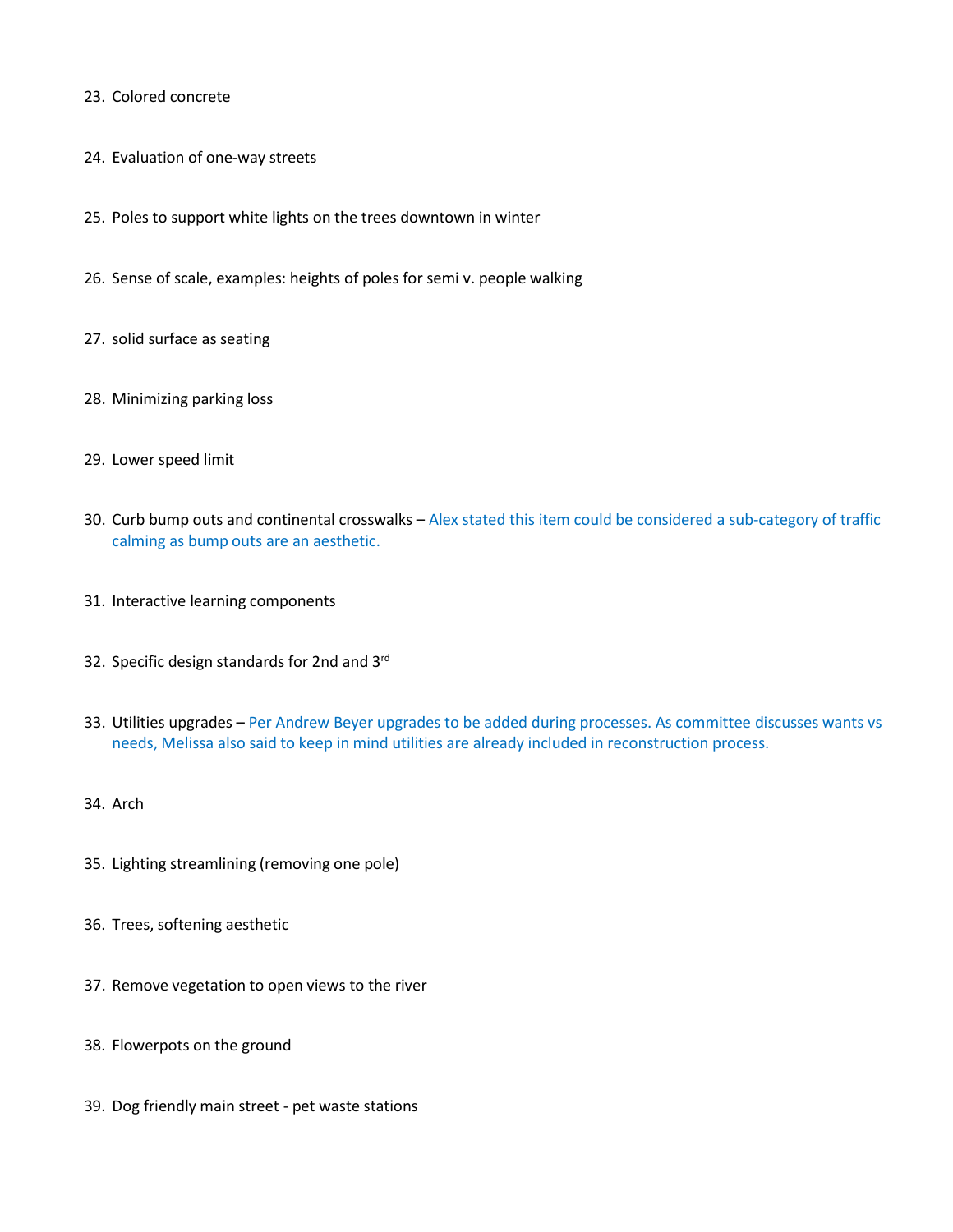- 40. Green infrastructure improvements
- 41. Electric vehicle charging stations Chris Ruetten felt this item should be ranked higher. Jaynellen asked if this item considered a utility upgrade, then make it a recommendation to #33 listed above.
- 42. Sections with no parking
- 43. Light pole accessibility for 5G Chris Ruetten felt this item should be rated in the top 20 important items. Jaynellen stated contractors are interested in small cell tower sites such as the Town Square area.
- 44. Sections with pavers/curb borders (sidewalks with angels)
- 45. Call box/ emergency call box Steve Board was surprised this item was not in the top 20 list. Question asked how effective a deterrent are security cameras or call boxes. Does either scare people away? These are good questions for the police department.
- 46. Closing off parts of certain streets
- 47. Bubbler
- 48. Strips of greenspace in sidewalks
- 49. Added stop light at Second Street
- 50. Moving stoplights away from bases of buildings
- 51. Bubbler for dogs
- 52. Bike lanes
- 53. No trees on main street
- 54. One sided parking
- 55. Roundabout at the west end of downtown Per Jaynellen roundabouts would not be successful in our downtown. Would need to purchase buildings & tear them down to create enough room for a roundabout. Michelle stated an intersection evaluation would be required to prove the need of a roundabout for the downtown. It was brought up by Laurie that roundabouts are needed to stop the truck traffic from using Main Street as a truck route. Michelle stated Main St./Hwy 19 is a main highway and truck traffic is allowed to travel it.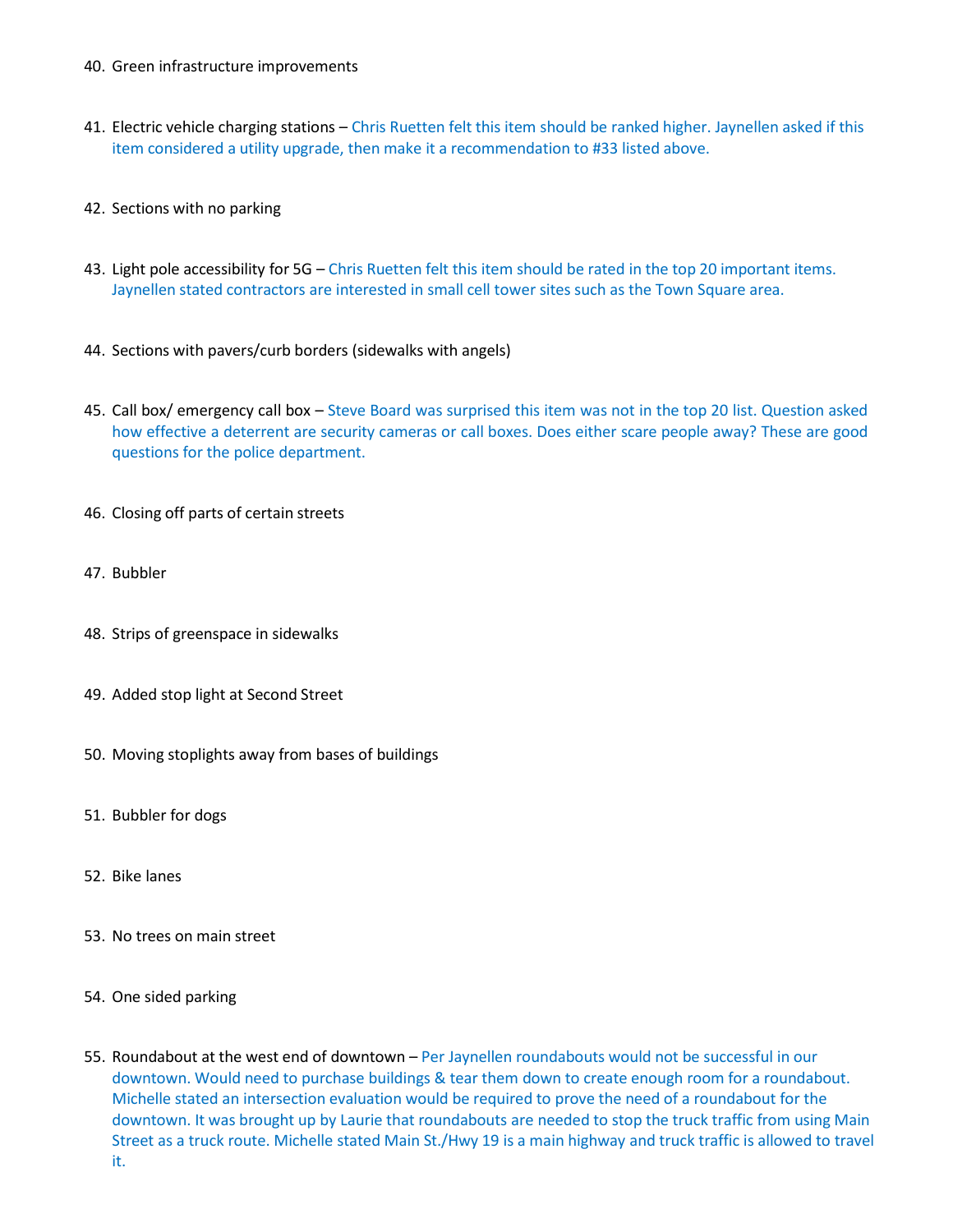## 56. Roundabouts at first and main

6/22/2021 Notes: Laurie stated to look at elements needed in the downtown, items that effect the downtown.

Alex said to focus on Main Street items & have a parallel path for other items.

Andy Grinwald said specific items are listed here & some items can be lumped together. Look at Strategic objectives vs parallel items.

At the end of the discussion, subcommittees could look at questionable items.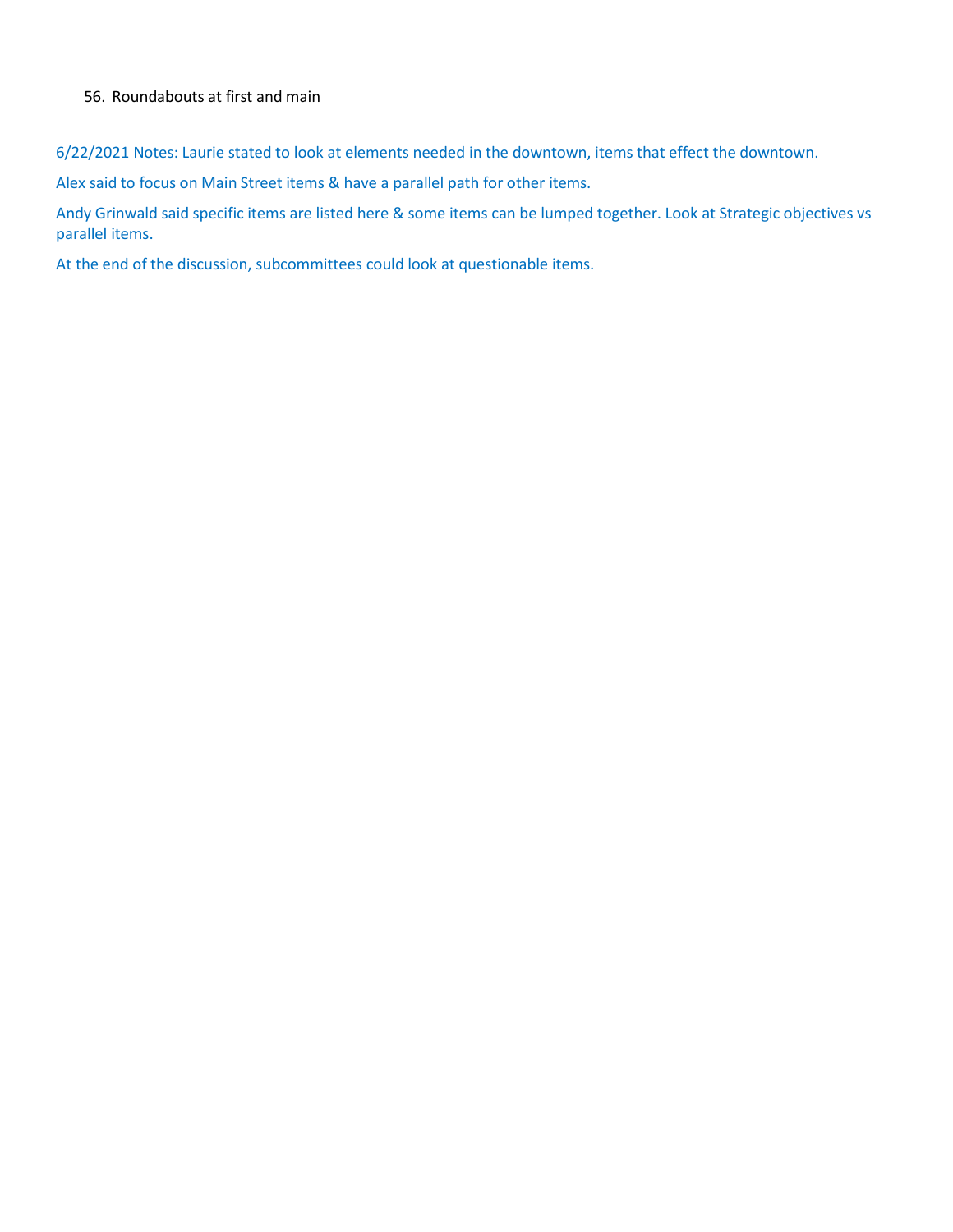# **Recommendations for Main Street Only**

### **Aesthetic Improvement Recommendations.**

1. Plan for installation and updating of murals.

Top Two Evaluation Criterion: High Quality Design; Pedestrian Friendly

Task Force deliverables:

- Propose recommended locations,
- Propose property owners outreach plan,
- Provide sample RFP for mural design/updating/installation,
- Provide possible funding sources (WI Arts grants, etc.).
- 2. Plan for art and/or sculptures on sidewalks.

Top Two Evaluation Criterion: High Quality Design; Retail / Commercial Oriented

Task Force deliverables:

- Provide sample RFP for mural design/updating/installation,
- Provide possible funding sources (WI Arts grants, etc.)

#### 3. **Install pedestrian-level flowerpots.**

Top Two Evaluation Criterion: High Quality Design; Retail/Commercial Oriented

Task Force deliverables:

- Propose recommended locations,
- Propose business owners outreach plan,
- **•** Propose maintenance plan/strategy,
- Provide possible sponsorship/partnership opportunities and solicitation strategy.

# **Approved to include this item as a recommendation in a 5-2 vote.**

4. Install well-designed trash receptacles.

Top Two Evaluation Criterion: High Quality Design; Pedestrian Friendly

Task Force deliverables:

- Propose recommended locations,
- Propose maintenance plan/strategy,
- Provide design examples from existing products.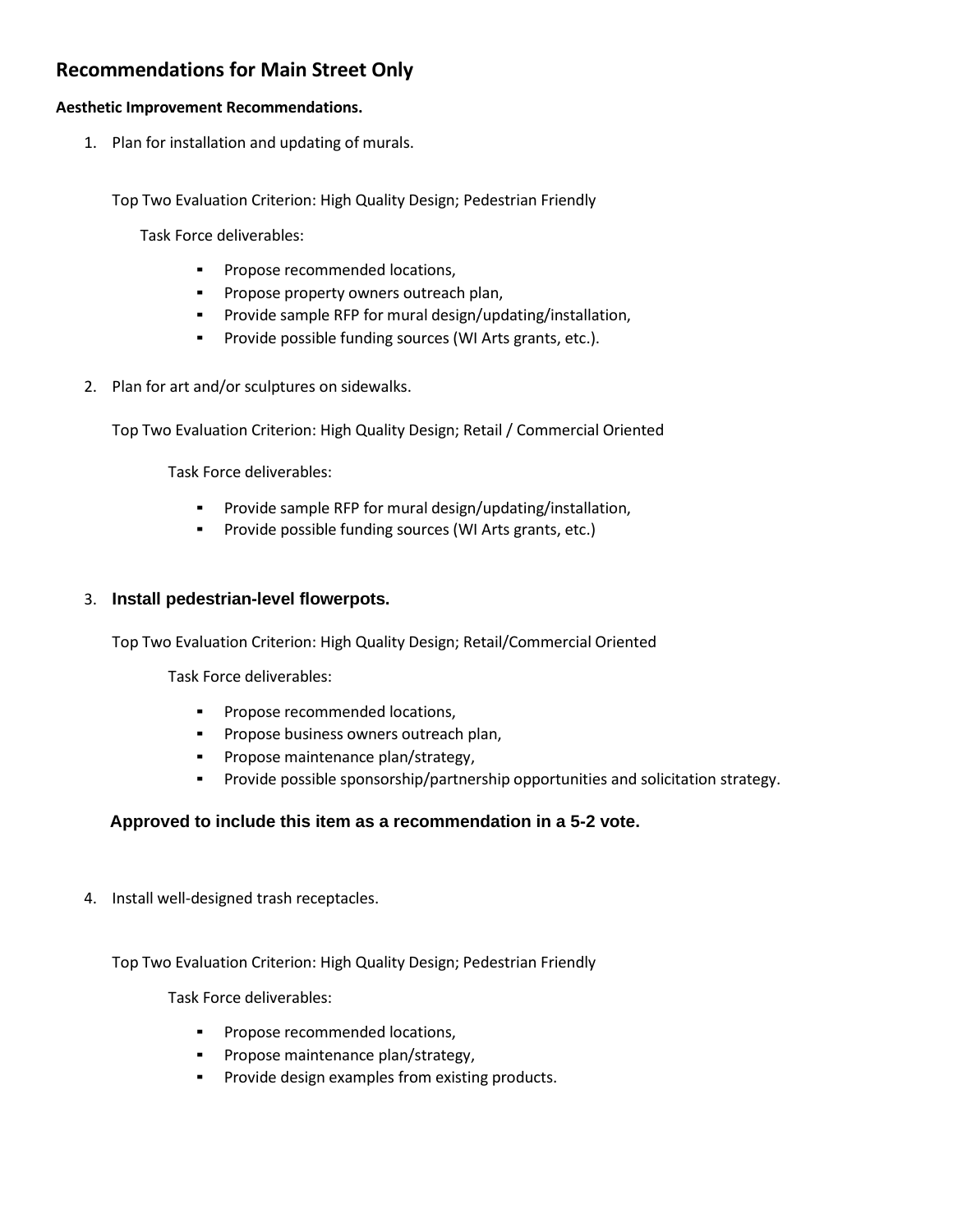5. Create strategic plan for "vistas" on Main Street.

Top Two Evaluation Criterion: High Quality Design; Pedestrian Friendly

Task Force deliverables:

- Propose recommended "viewing" locations,
- Propose reconstruction strategy to create these locations/vistas,
	- Provide visual depiction (sketch) of proposed locations.

## 6. **Install Arch over Main Street.**

Top Two Evaluation Criterion: High Quality Design; Responsive to Main Street History / Forward

Thinking Task Force deliverables:

- Propose recommended location,
- Provide set of preferred design examples,
- Propose possible funding sources (sponsorships, etc.)

 **Discussion on two proposed arches - perhaps placed near Walgreen's & the other near Sharp Corner and who is responsible for these items. Keep items on a conceptual level; call this an "entrance feature" not an "arch" on Main Street.**

**Unanimously approved to include this item as a recommendation.**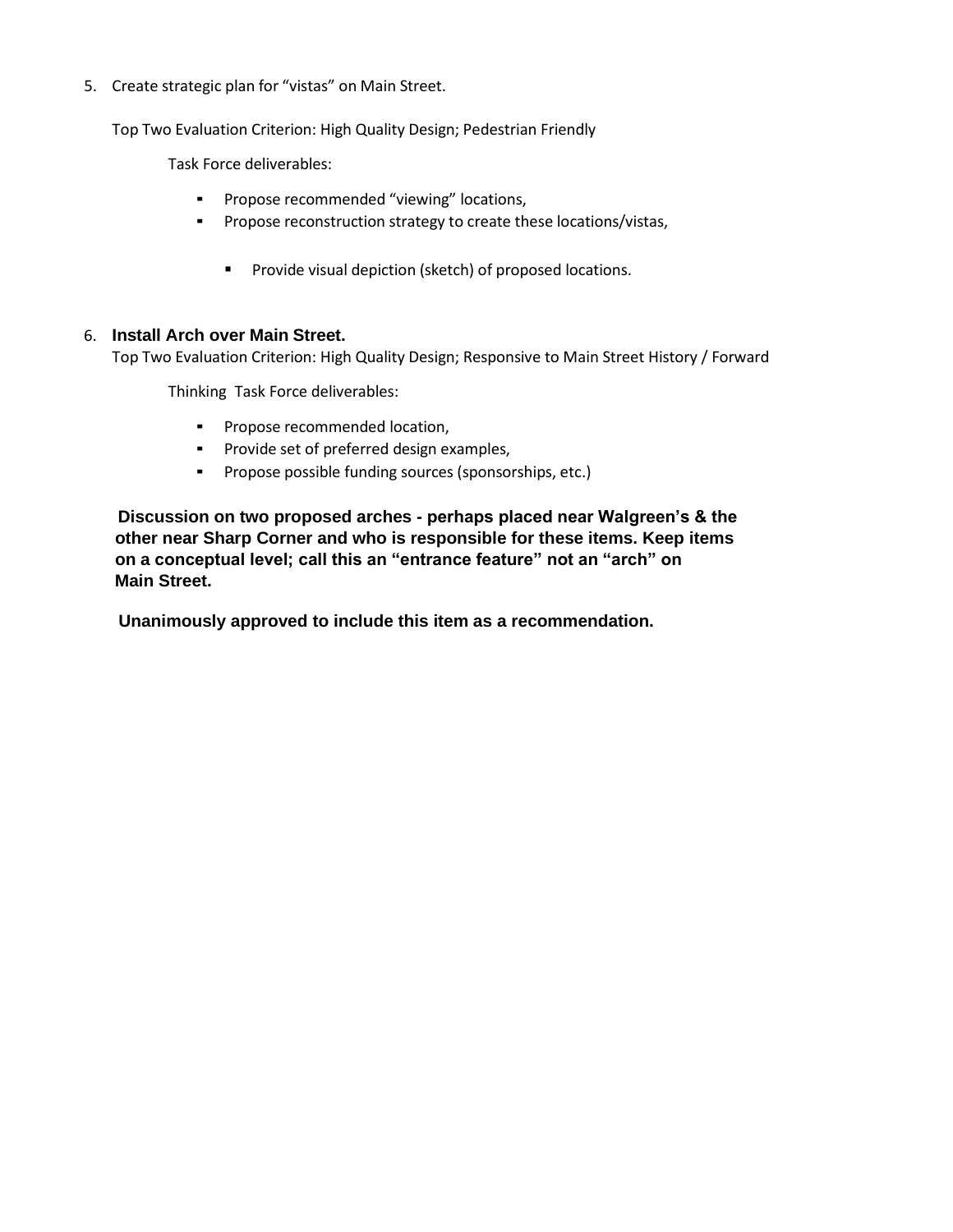#### **Infrastructure Recommendations:**

1. **Update and upgrade utilities throughout construction.**

Top Two Evaluation Criterion: High Quality Design; Retail/Commercial Oriented

Task Force deliverables:

- Brief description of existing utility conditions (age, etc.)
- Propose specific upgrades (consult engineering dep't)

### **Jaynellen Holloway stated this is the City's responsibility. Unanimously approved to include this item as a recommendation.**

2. Conduct evaluation study of parking on Main Street.

Top Two Evaluation Criterion: High Quality Design; Retail/Commercial Oriented

Task Force deliverables:

- Brief description of existing parking challenges.
- Propose parking study.

### 3. **Install infrastructure for electric vehicle charging stations.**

Top Two Evaluation Criterion: High Quality Design; Retail/Commercial Oriented

Task Force Deliverables:

- Propose recommended location(s),
- Provide design examples from existing product lines.

### **Discussed installation of conduit whether for immediate use or future use. Unanimously approved to include this item as a recommendation.**

4. Install traffic lights that allow for pedestrians to stop traffic.

Top Two Evaluation Criterion: Pedestrian Friendly, Universal Accessibility / ADA

Task Force Deliverables:

- Propose locations (if it is determined that not all should accommodate)
- 5. Improve design of traffic lights.

Top Two Evaluation Criterion: Pedestrian Friendly; High Quality Design

Task Force Deliverables:

• Provide design examples from existing product lines.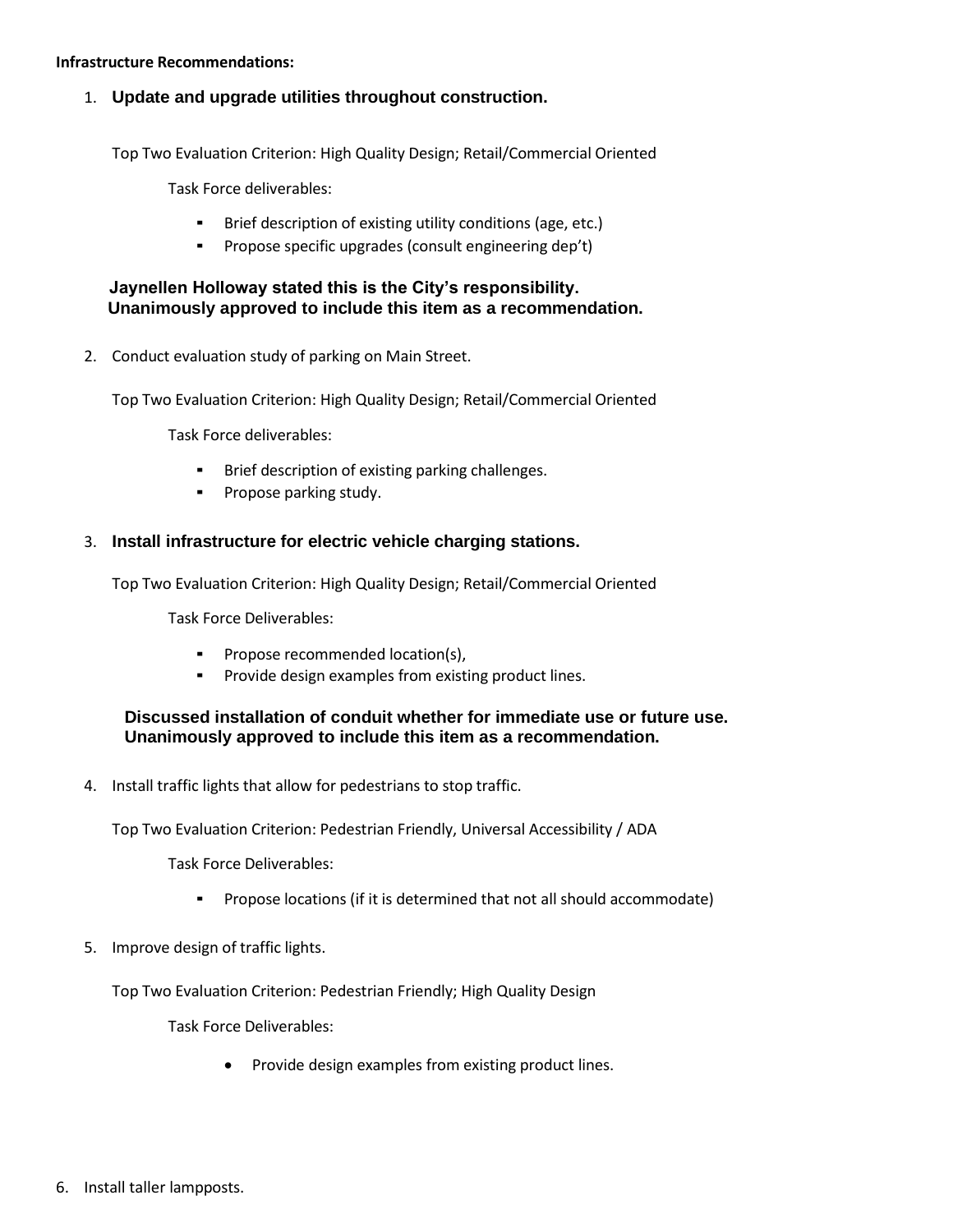Top Two Evaluation Criterion: High Quality Design; Pedestrian Friendly Task

Force Deliverables:

- Propose locations (if it is determined that not all should accommodate),
- Provide desired height specifications.

### 7. **Install infrastructure to accommodate 5G on light poles.**

Top Two Evaluation Criterion: Retail/Commercial Oriented; High Quality Design Task

Force Deliverables:

- Propose locations,
- Provide example infrastructure from existing product lilnes.
- Propose possible funding sources (PSC grants, other connectivity grants)

# **Discussed 5G service in Main Street area is a matter of when it will be needed not if it is needed.**

 **Unanimously approved to include this item as a recommendation.**

#### 8. **Install emergency call box**

Top Two Evaluation Criterion: Pedestrian Friendly, High Quality Design Task

Force Deliverables:

- Propose recommended location(s),
- Provide design examples from existing product lines.

 **Unanimously approved to remove this item as a recommendation from previous list.**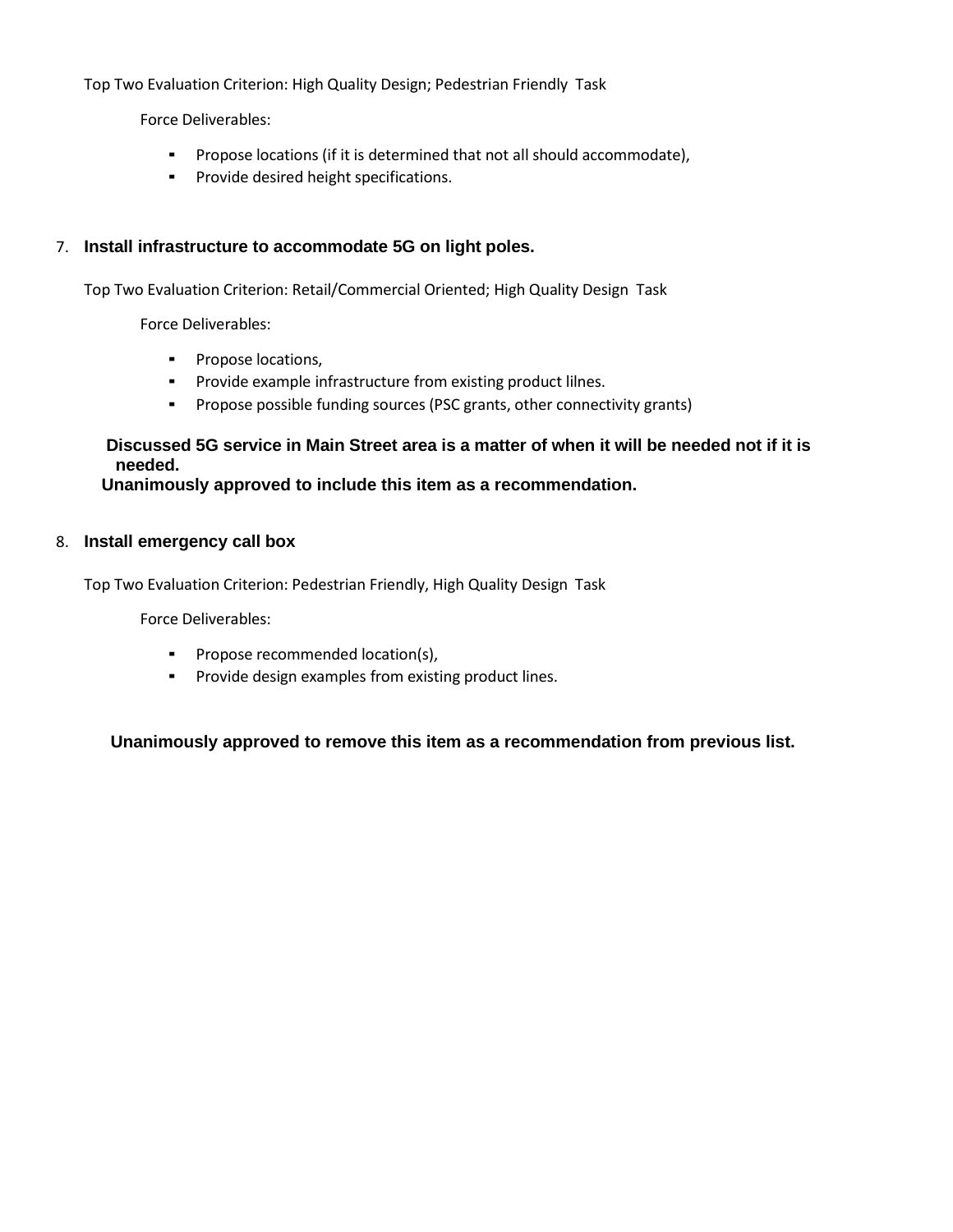#### **Pedestrian Oriented Design recommendations:**

1. Widen Sidewalks.

Two Evaluation Criterion: Pedestrian Friendly; Universal Accessibility/ADA

Task Force Deliverables:

- Propose sections of wider sidewalks (if it is determined that not all sections widen),
- Provide visual cross-section of entire street (Right-of-way to right-of-way) with proposed reconstruction widths of street elements (sidewalks, parking, driving lanes).
- 2. Create meeting spaces.

Top Two Evaluation Criterion: Pedestrian Friendly; High Quality Design

Task Force Deliverables:

- Propose recommended locations,
- Propose reconstruction strategy to create these spaces,
- Provide visual depiction (sketch) of proposed locations.
- 3. Install well-designed seating at pedestrian-friendly intervals.

Top Two Evaluation Criterion: High Quality Design; Pedestrian Friendly Task

Force Deliverables:

- Propose recommended locations,
- Provide example designs from existing product lines.
- Provide possible sponsorship/partnership opportunities and solicitation strategy.
- 4. Install well-designed wayfinding signage.

Top Two Evaluation Criterion: Pedestrian Friendly; Retail / Commercial Oriented Task

Force Deliverables:

- Propose recommended locations,
- Provide example designs,
- **•** Recommend coordinating design and installation with broader, downtown wayfinding strategy/plan.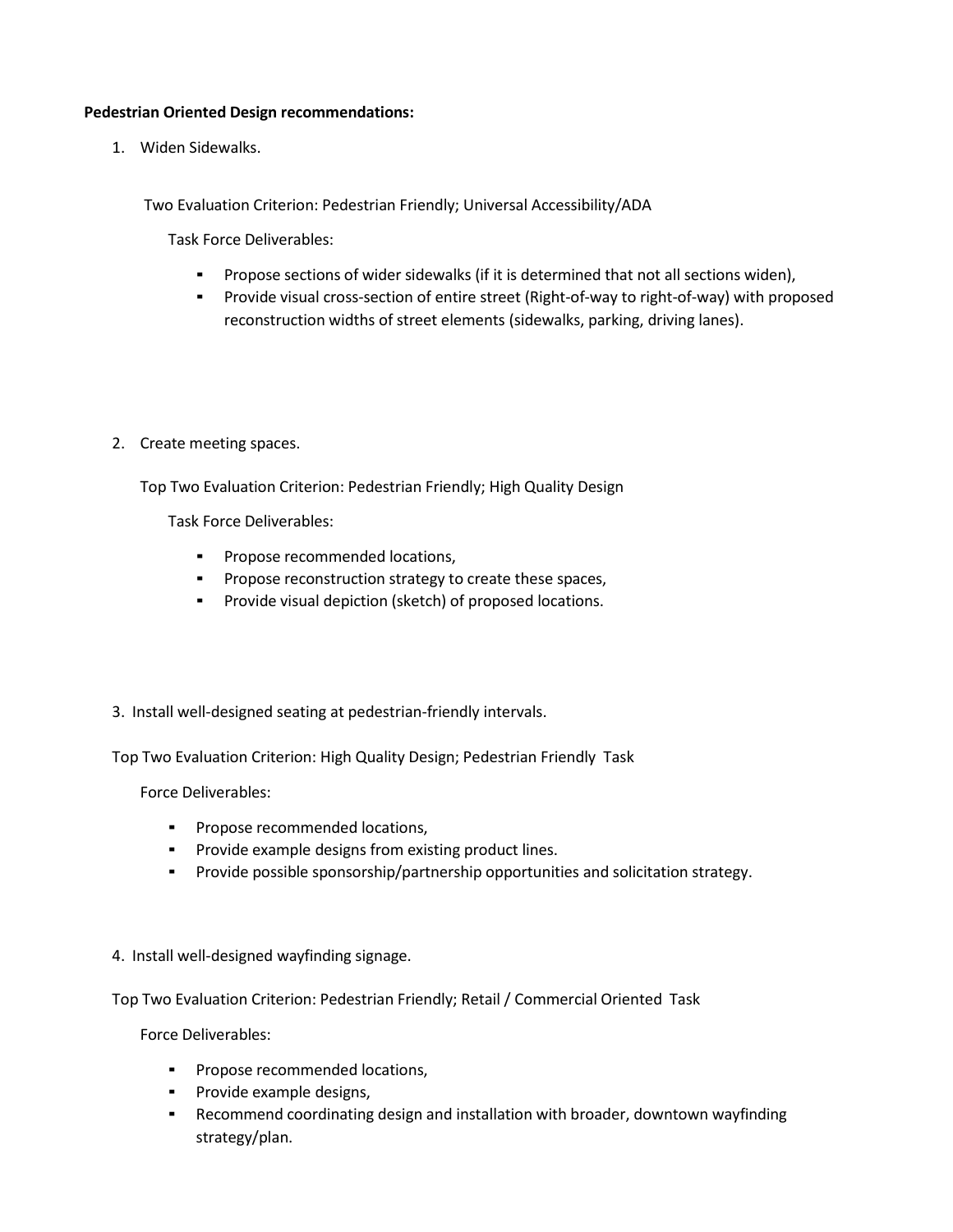5. Install curb bump-outs to improve traffic calming measures.

Top Two Evaluation Criterion: Pedestrian Friendly; High Quality Design

Task Force Deliverables:

- Propose recommended locations,
- Provide example designs.

6. Relocate crosswalks for improved pedestrian flow and safety.

Top Two Evaluation Criterion: Pedestrian Friendly; Universal Accessibility / ADA

Task Force Deliverables:

▪ Propose recommended locations.

7. Incorporate features for the blind and deaf into crosswalks.

Top Two Evaluation Criterion: Universal Accessibility / ADA; Pedestrian Friendly

Task Force Deliverables:

- Provide example features.
- 8. Create continental crosswalks for improved pedestrian safety. Top Two Evaluation Criterion: Pedestrian Friendly; High Quality Design

Task Force Deliverables:

▪ Provide example designs.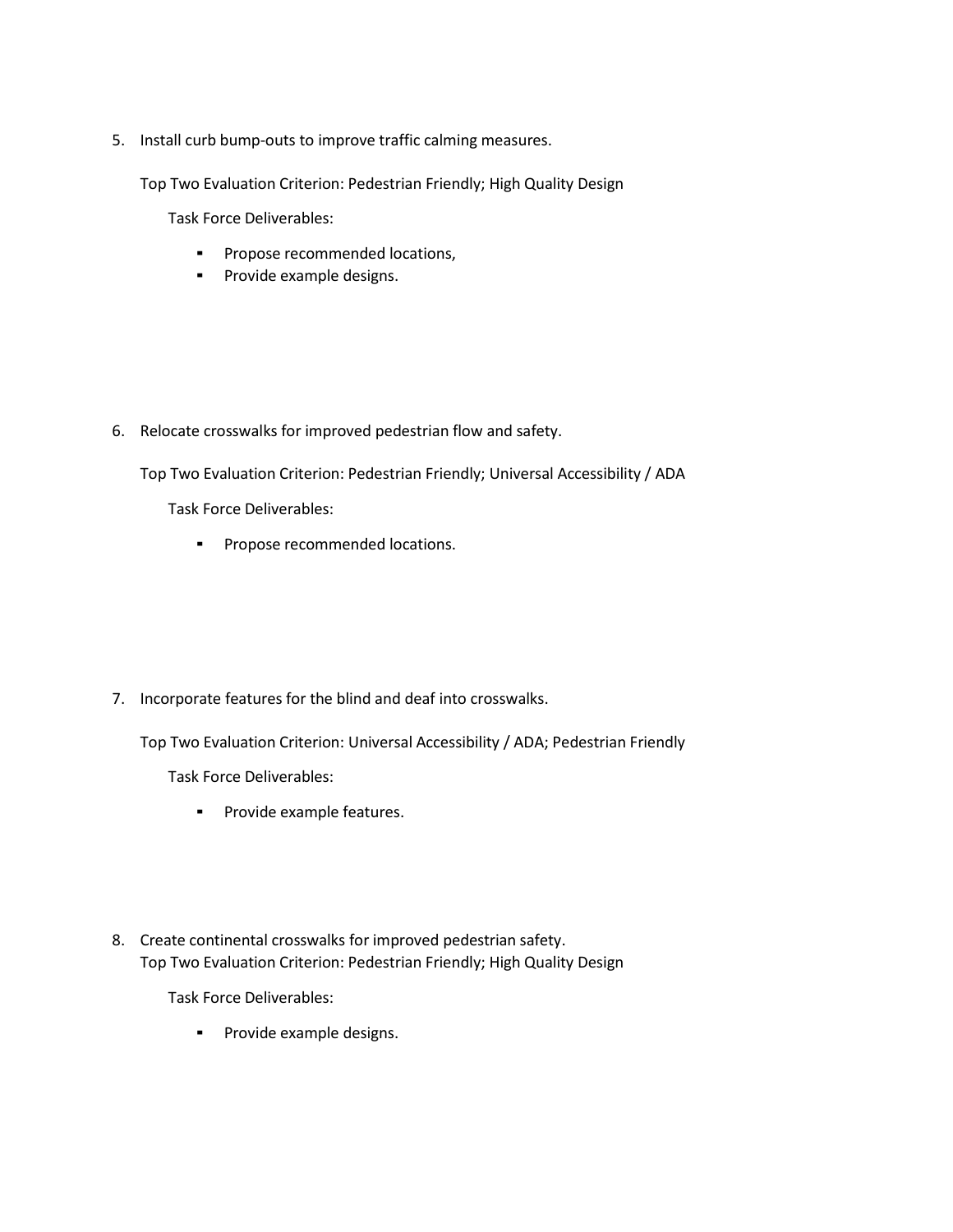# **Recommendations for Downtown Watertown**

#### **Aesthetic Improvement Recommendations.**

1. Plan for installation and updating of murals.

Top Two Evaluation Criterion: High Quality Design; Pedestrian Friendly

Task Force Deliverables:

- Propose recommended locations,
- Propose property owners outreach plan,
- Provide sample RFP for mural design/updating/installation,
- Provide possible funding sources (WI Arts grants, etc.)
- 2. Improve aesthetics of existing parking lots.

Top Two Evaluation Criterion: High Quality Design; Retail/Commercial Oriented

Task Force Deliverables:

- Identify existing parking lots to receive improvements,
- Propose set of upgrade recommendations for each location.

# 3. **Remove vegetation to open views to the river / create some vistas.**

Top Two Evaluation Criterion: High Quality Design; Pedestrian Friendly

Task Force Deliverables:

- Propose recommended "viewing" locations,
- Propose reconstruction strategy to create these locations/vistas,
- Provide visual depiction (sketch) of proposed locations.

# **Unanimously approved to include this item as a recommendation**

#### 4. **Install trees and/or plantings to soften aesthetic.**

Top Two Evaluation Criterion: High Quality Design; Retail/Commercial Oriented

Task Force Deliverables:

- Propose locations of trees and plantings,
- **•** Propose maintenance strategy,
- Provide visual depiction (sketch) of proposed locations.

# **Unanimously approved to include this item as a recommendation**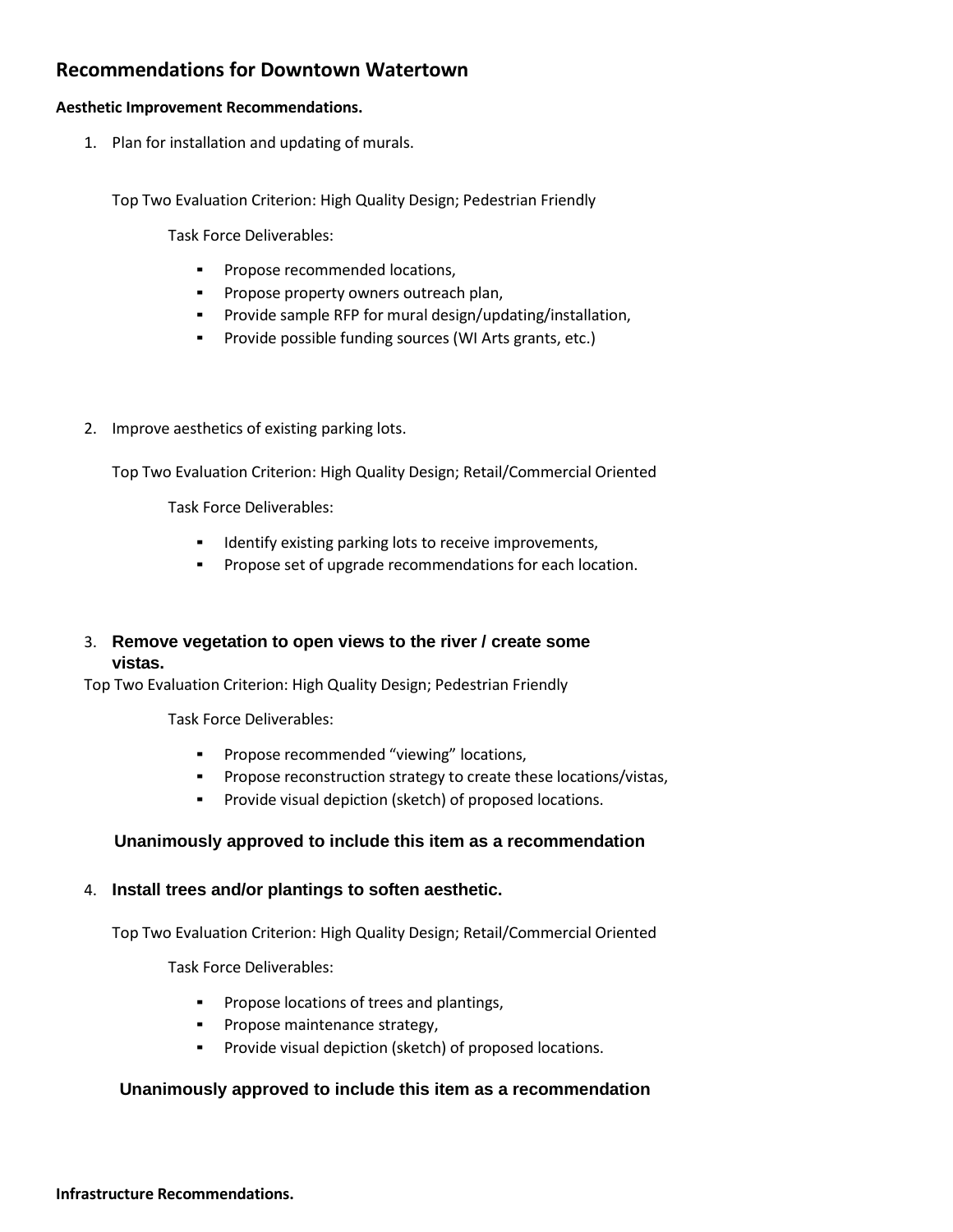## 1. **Install poles to support white lights on trees Downtown in winter**.

Top Two Evaluation Criterion: High Quality Design; Retail/Commercial Oriented

Task Force Deliverables:

▪ Propose locations of poles.

 **Discussed lighting in trees & need for outlets. Option to call this item "decorative infrastructure for lighting & electrical use."**

 W**ho pays for electric bill regarding lighting on poles? City pays the utility bill. Less citizen accessibility to the outlets the better as to not abuse access. Some communities have installed lock boxes on electrical boxes. Place 8-10 feet high for city employees to have access. There could be an ability to sponsor the electrical use for events such as a guitar player, etc.**

### **Unanimously approved to include this item as a recommendation**

2. Install infrastructure for electric vehicle charging stations.

Top Two Evaluation Criterion: High Quality Design; Retail/Commercial Oriented

Task Force Deliverables:

- Propose recommended location(s),
- Provide design examples from existing product lines.

# 3. **Install infrastructure to accommodate 5G on light poles.**

Top Two Evaluation Criterion: Retail/Commercial Oriented; High Quality Design

Task Force Deliverables:

- Propose locations,
- Provide example infrastructure from existing product lines,
- Propose possible funding sources (PSC grants, other connectivity grants).

# **Unanimously approved to include this item as a recommendation**

4. Reconstruct and improve seawalls along the river in the Downtown. Top Two Evaluation Criterion: High Quality Design; Pedestrian Friendly

Task Force Deliverables:

- Prioritize locations for improvements,
- Propose preferred aesthetic reconstruction approach.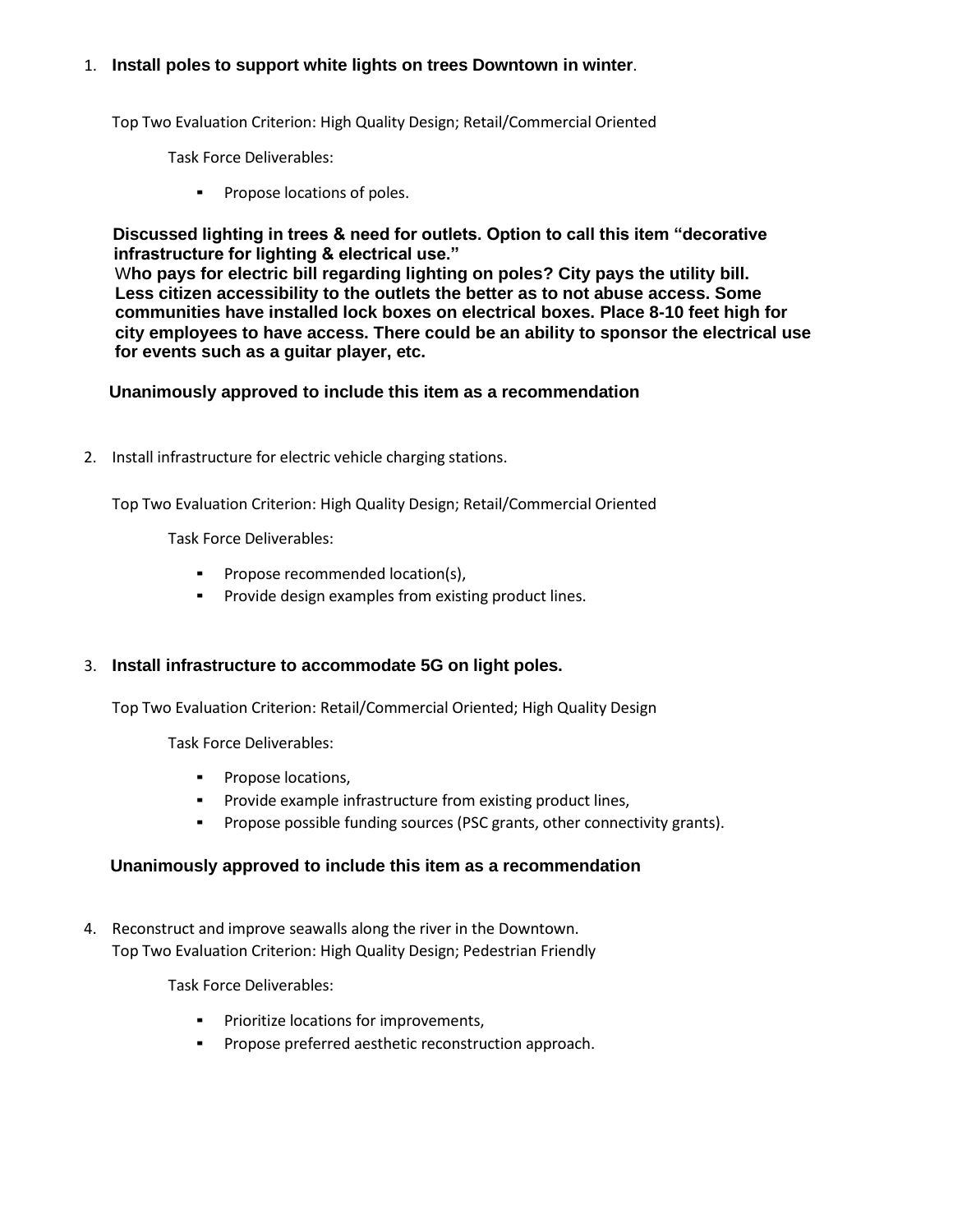### 5. **Install emergency call box.**

Top Two Evaluation Criterion: Pedestrian Friendly; High Quality Design

Task Force Deliverables:

- Propose recommended location(s),
- Provide design examples from existing product lines.

### **Unanimously opposed to inclusion of this item as a recommendation**

#### **Pedestrian-Oriented Design Recommendations.**

1. Install well-designed wayfinding signage. Top Two Evaluation Criterion: Pedestrian Friendly; Retail/Commercial Oriented

Task Force Deliverables:

- Propose recommended locations,
- Propose items to include signs for,
- Provide example designs.
- 2. Creating meetings spaces.

Top Two Evaluation Criterion: Pedestrian Friendly; High Quality Design

Task Force Deliverables:

- Propose recommended locations,
- Propose reconstruction strategy to create these spaces,
- Provide visual depiction (sketch) of proposed locations.
- 3. **Create space for winter activities like ice sculptures and ice skating.**

Top Two Evaluation Criterion: High Quality Design; Pedestrian Friendly

Task Force Deliverables:

▪ Propose recommended locations.

#### **Discussed describing item as "space for winter activities & programing"**

#### **Unanimously approved to include this item as a recommendation**

4. Close off parts of certain streets for programming. Top Two Evaluation Criterion: Pedestrian Friendly; Universal

Accessibility / ADA Task Force Deliverables:

▪ Propose recommended locations.

 **Discussed temporary closure of portions of streets for downtown programs. Unanimously approved to include this item as a recommendation**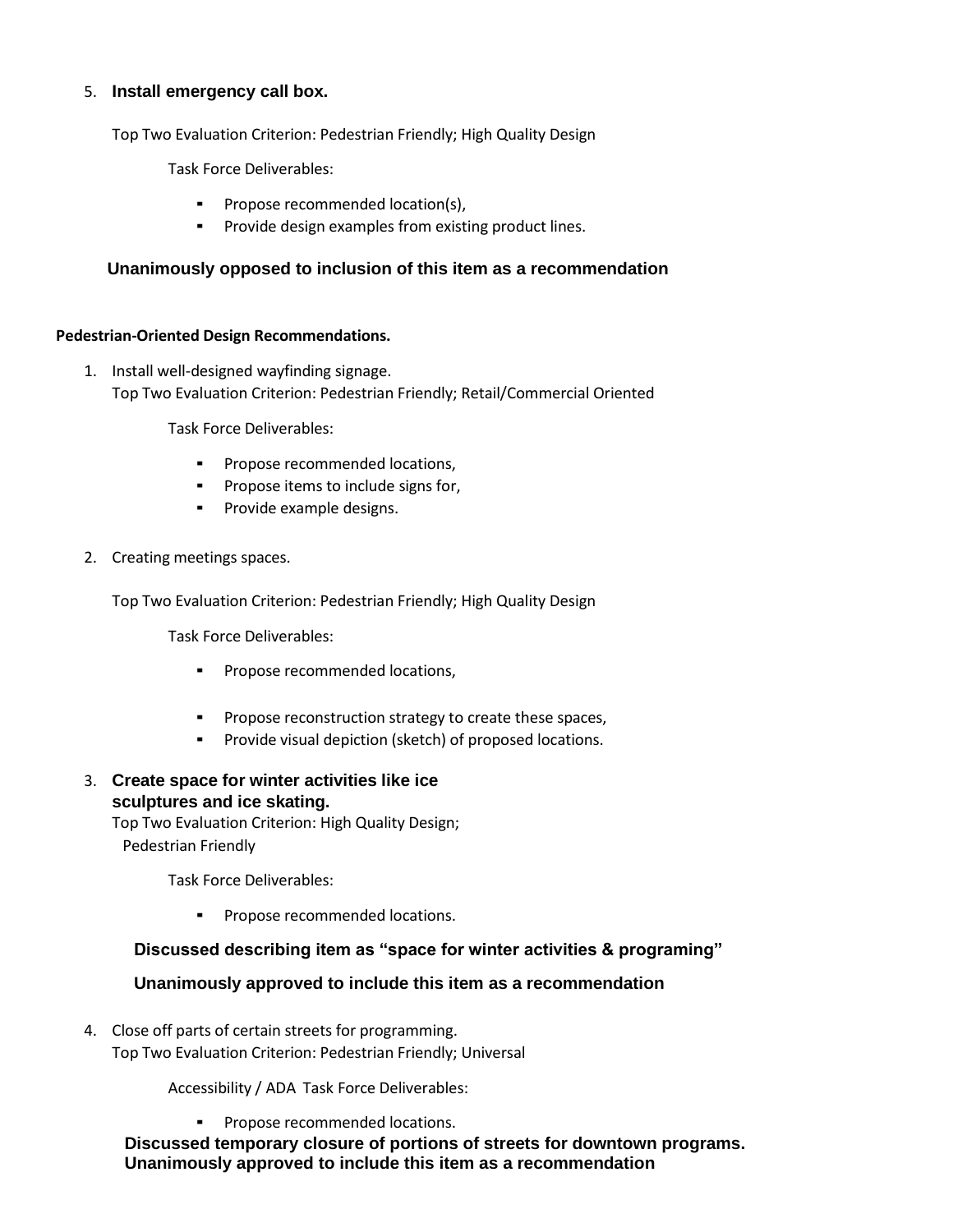### **Planning Recommendations.**

1. Perform comprehensive parking study in the Downtown, with the intention of planning for future parking needs and minimizing parking loss for Downtown businesses.

Top Two Evaluation Criterion: High Quality Design; Retail/Commercial Oriented

Task Force Deliverables:

- Outline rationale behind recommendation,
- Provide examples of suitable types of studies.
- 2. **Perform transportation network evaluation in the Downtown**, with the intention of redesigning oneway streets and planning for bike usage.

Top Two Evaluation Criterion: High Quality Design; Retail/Commercial Oriented

Task Force Deliverables:

- Outline rationale behind recommendation,
- Provide examples of suitable types of studies.

# **Unanimously approved to include this item as a recommendation**

3. Implementation plan for developing the Riverwalk north of the Cole Bridge.

Top Two Evaluation Criterion: Pedestrian Friendly; High Quality Design

Task Force Deliverables:

- Outline rationale behind recommendation,
- Highlight existing Riverwalk design plans.
- 4. Develop a plan for creative alley restoration and public art.

Top Two Evaluation Criterion: High Quality Design; Responsive to Main Street History / Forward Thinking

Task Force Deliverables:

- Outline rationale behind recommendation,
- Provide example planning efforts.